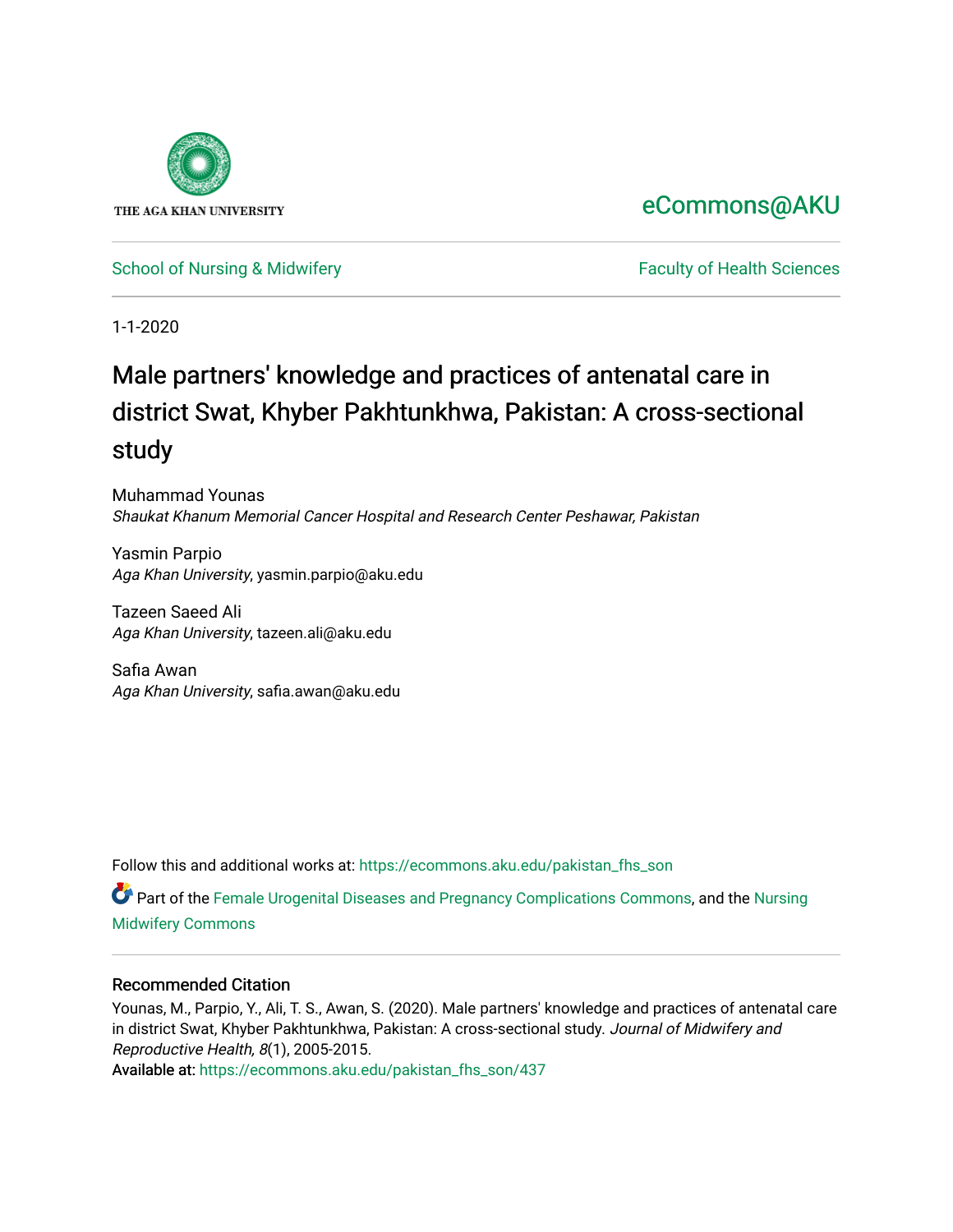# **Journal of Midwifery &**

**Deproductive Health** 



# **Male partners' knowledge and practices of antenatal care in district Swat, Khyber Pakhtunkhwa, Pakistan: A crosssectional study**

Muhammad Younas (MSc)<sup>1\*</sup>, Yasmin Parpio (PhD)<sup>2</sup>, Tazeen Saeed Ali (PhD)<sup>3</sup>, Safia Awan (MSc)<sup>4</sup>

<sup>1</sup>Clinical Nurse Manager, Shaukat Khanum Memorial Cancer Hospital and Research Center Peshawar, Pakistan

<sup>2</sup>Assistant Professor, Aga Khan University School of Nursing and Midwifery Karachi, Pakistan

<sup>3</sup>Associate Professor, Aga Khan University School of Nursing and Midwifery Karachi, Pakistan

<sup>4</sup>Research associate, Aga Khan University Karachi, Pakistan

| <b>ARTICLE INFO</b>                                                | <b>ABSTRACT</b>                                                                                                                                                                                                                                                                                                                                                                                                                                                                                                                                                                                                                                                                                                                                                                                                                                                                                                                                                                                                                                                                                                     |
|--------------------------------------------------------------------|---------------------------------------------------------------------------------------------------------------------------------------------------------------------------------------------------------------------------------------------------------------------------------------------------------------------------------------------------------------------------------------------------------------------------------------------------------------------------------------------------------------------------------------------------------------------------------------------------------------------------------------------------------------------------------------------------------------------------------------------------------------------------------------------------------------------------------------------------------------------------------------------------------------------------------------------------------------------------------------------------------------------------------------------------------------------------------------------------------------------|
| Article type:<br>Original article                                  | <b>Background &amp; aim:</b> Active participation of men in antenatal care and their<br>considerable knowledge about this issue is resulted in favorable pregnancy<br>outcomes. This study aimed to assess the knowledge and practices of male                                                                                                                                                                                                                                                                                                                                                                                                                                                                                                                                                                                                                                                                                                                                                                                                                                                                      |
| Article History:<br>Received: 05-Aug-2018<br>Accepted: 08-Apr-2019 | partners regarding antenatal care (ANC) and their associated factors in district<br>Swat, Khyber Pakhtunkhwa, Pakistan (KPK).<br><b>Methods:</b> This cross-sectional study was conducted on 200 married men residing<br>in district Swat KPK, Pakistan in 2015 who were selected by convenience sampling.                                                                                                                                                                                                                                                                                                                                                                                                                                                                                                                                                                                                                                                                                                                                                                                                          |
| Key words:<br>Antenatal care<br>Men<br>Knowledge<br>Practices      | The data were collected by valid and reliable self-structured questionnaire and<br>were completed by participants. The data were analyzed with STATA (version 11)<br>using descriptive and inferential statistics.<br><b>Results:</b> The findings of the study revealed that almost half of the participants<br>(52%) demonstrated a good knowledge of ANC. Moreover, factors as the socio-<br>demographic variables, men's level of education $(P < 0.01)$ , occupation $(P < 0.01)$ ,<br>number of family members ( $P < 0.01$ ), and history of wife's premature delivery ( $P <$<br>0.01) were found to be significantly associated with men's knowledge of ANC. With<br>regard to practices of ANC, majority (84%) had good practices in terms of male<br>involvement in ANC. Also 95/5% men allowed their wives to refer to ANC facilities<br>and 85/5% accompanied them.<br><b>Conclusion:</b> The present study concluded that men demonstrated a reasonable<br>practice of ANC, as compared to their knowledge. This study paved the way for<br>further research on men's involvement in ANC in Pakistan. |

*Please cite this paper as*:

Younas M, Parpio Y, Tazeen SA, Awan S. Male partners' knowledge and practices of antenatal care in district Swat, Khyber Pakhtunkhwa, Pakistan: A cross-sectional study. Journal of Midwifery and Reproductive Health. 2020; 8(1): 2005-2015. DOI: 10.22038/jmrh.2019.33935.1369

# **Introduction**

 Antenatal care (ANC) is defined as the care given to an expectant mother during pregnancy from the confirmation of conception to the beginning of labor (1). ANC is one of the four pillars of safe motherhood (2) with the reduction of pregnancy-related morbidity and mortality as the primary aim (3).

It is important for both men and women to contribute to the growth, development, and sustainability of their families. In the male dominant society of Pakistan, most of the familyrelated decisions are made by males, and the gender roles are culturally predefined (4). Therefore, it becomes challenging to involve men in maternal health in such cultures since it is perceived as a female responsibility. In Pakistan where males are the main decision-makers, their knowledge, practices, behavior, attitude, and beliefs regarding ANC may also affect the outcome of maternal health concerning women and their babies.

Health indicators, such as Maternal Mortality Rate (MMR) and Neonate Mortality Rate (NMR), revealed a quite high rate of maternal and neonatal mortality in Pakistan. In this regard, the MMR in Pakistan was reported as 276 deaths per 100,000 live births suggesting the terrible conditions of reproductive health care in this

\* *Corresponding author:* Muhammad Younas, Clinical Nurse Manager, Shaukat Khanum Memorial Cancer Hospital and Research Center Peshawar, Pakistan. Tel: 923018537906; Email: mys.khan1@yahoo.com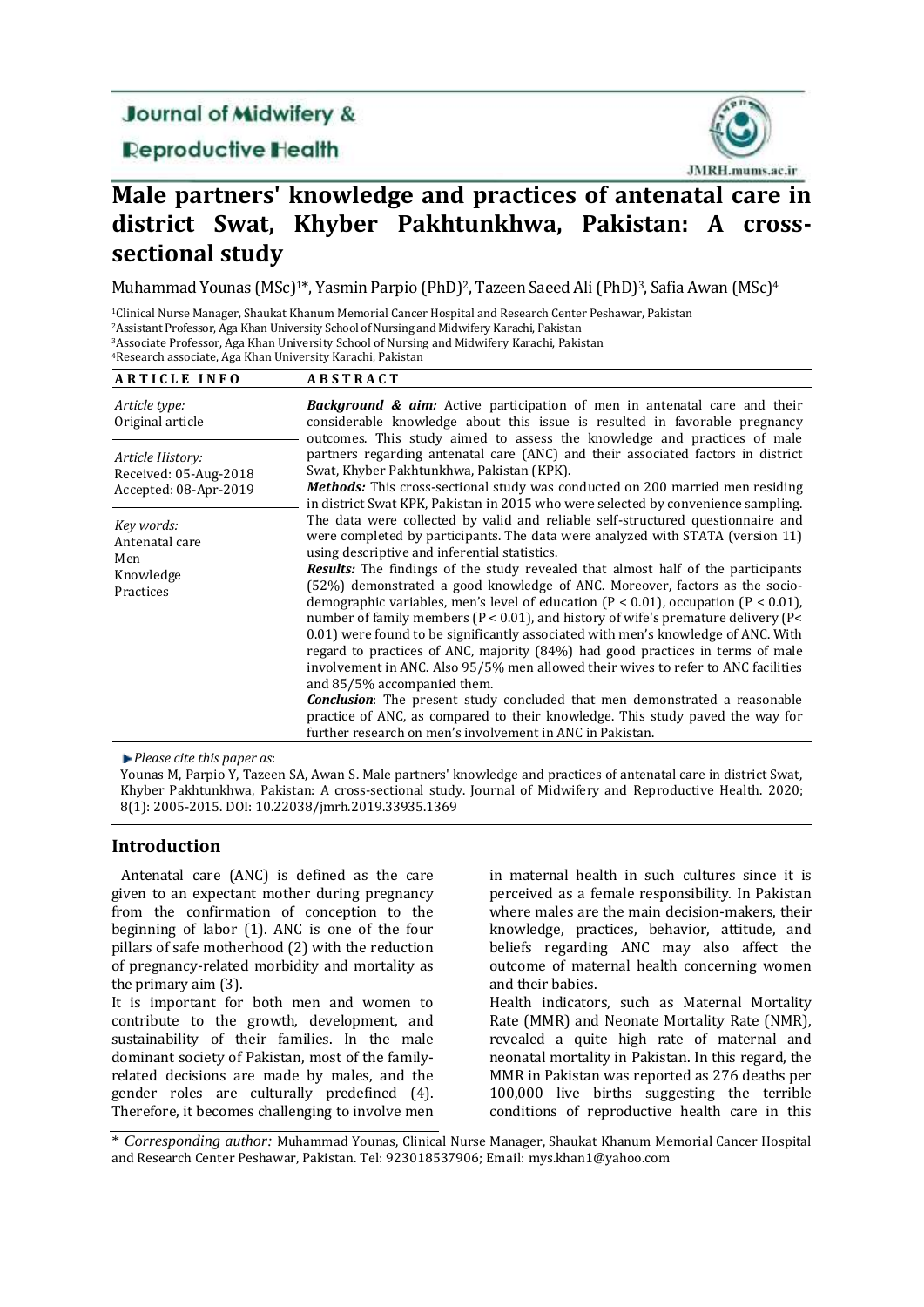country (5). On the same note, the NMR within 1990-1991 was reported as 51 deaths per 1,000 live births, and in 2012-13 it was estimated to be 55 deaths per 1,000 live births (6). This report again unveils a terrible state with an 8% increase in the NMR over the last 20 years indicating a high aggravation in NMR, compared to other neighboring countries (6). Accordingly, this high rate of MMR and NMR is suggestive of the poor antenatal care (ANC) status in Pakistan. In 2002, the government of Pakistan pledged the attainment of the millennium developmental goals (MDGs) by the year 2015 (7). The MDG 4 (reduce child mortality) and MDG 5 (improve maternal health) are among the key indicators; however, Pakistan failed to achieve any of the MDGs by 2015. This study aimed to assess the knowledge and practices of antenatal care (ANC) and its associated factors among men in Swat district, Khyber Pakhtunkhwa, Pakistan (KPK).

## **Materials and Methods**

The current study was conducted in district Swat KP, Pakistan located in the north of KP and spread over an area of 5,337 square kilometers in the year 2015. The study population included married men living in district Swat KP who selected by convenience sampling. This study was approved by the ethical review committee of Aga Khan University Hospital Karachi Pakistan (3311-SON-ERC-14). Participants were informed about the purpose and details of the study and written consent was obtained from them prior to the commencement of the study.

The inclusion criteria included: 1) married

men of all ages, 2) permanent residents of Swat, 3) ability to understand English, Urdu or Pashtu. On the other hand, the exclusion criterion entailed those who refused to sign the consent form.

The statistical method of Epi Info software (version 7) was applied to calculate the sample size. The proportion of men accompanying their wives to ANC was estimated at 18.33% based on the results of a study conducted in India (8). Accordingly, the total sample size was calculated as 200.

The data collection tools included a structured questionnaire consisting of three sections: socio-demographic, knowledge of men regarding ANC, and practices of men regarding ANC, respectively. Validity and reliability of this questionnaire were calculated. The content validity index of the tool for relevancy and clarity was calculated as 0.95 and 0.89, respectively. In addition, the reliability was measured as 0.83 using the Cronbach alpha coefficient.

The data were analyzed in STATA (version 11). Descriptive statistics were used for demographic data and the outcome variables. In the inferential analysis, logistic regression was used to identify the association between independent variables and outcome variables.

#### **Results**

The questionnaires were completed by 200 participants. The demographic profile of participants is demonstrated in table 1.

| Socio-demographic Variables  | Frequency (%) |
|------------------------------|---------------|
| Mean Age $(\pm SD)$          | 33.00 (±7.24) |
| Age (categorical)            |               |
| $20-30$ years                | 86 (43)       |
| $31-40$ years                | 84 (42)       |
| $41-53$ years                | 30(15)        |
| <b>Level of education</b>    |               |
| Primary, Middle & Matric     | 104 (52.0)    |
| Intermediate                 | 22(11.0)      |
| <b>Bachelors and Masters</b> | 62 (32.5)     |
| Madrasa                      | 5(2.5)        |
| Illiterate                   | 2(2.0)        |
| <b>Occupation</b>            |               |
| Government Job               | 41 (20.5)     |
| Private Job                  | 64 (32.0)     |
| Selling/Trading              | 61 (30.5)     |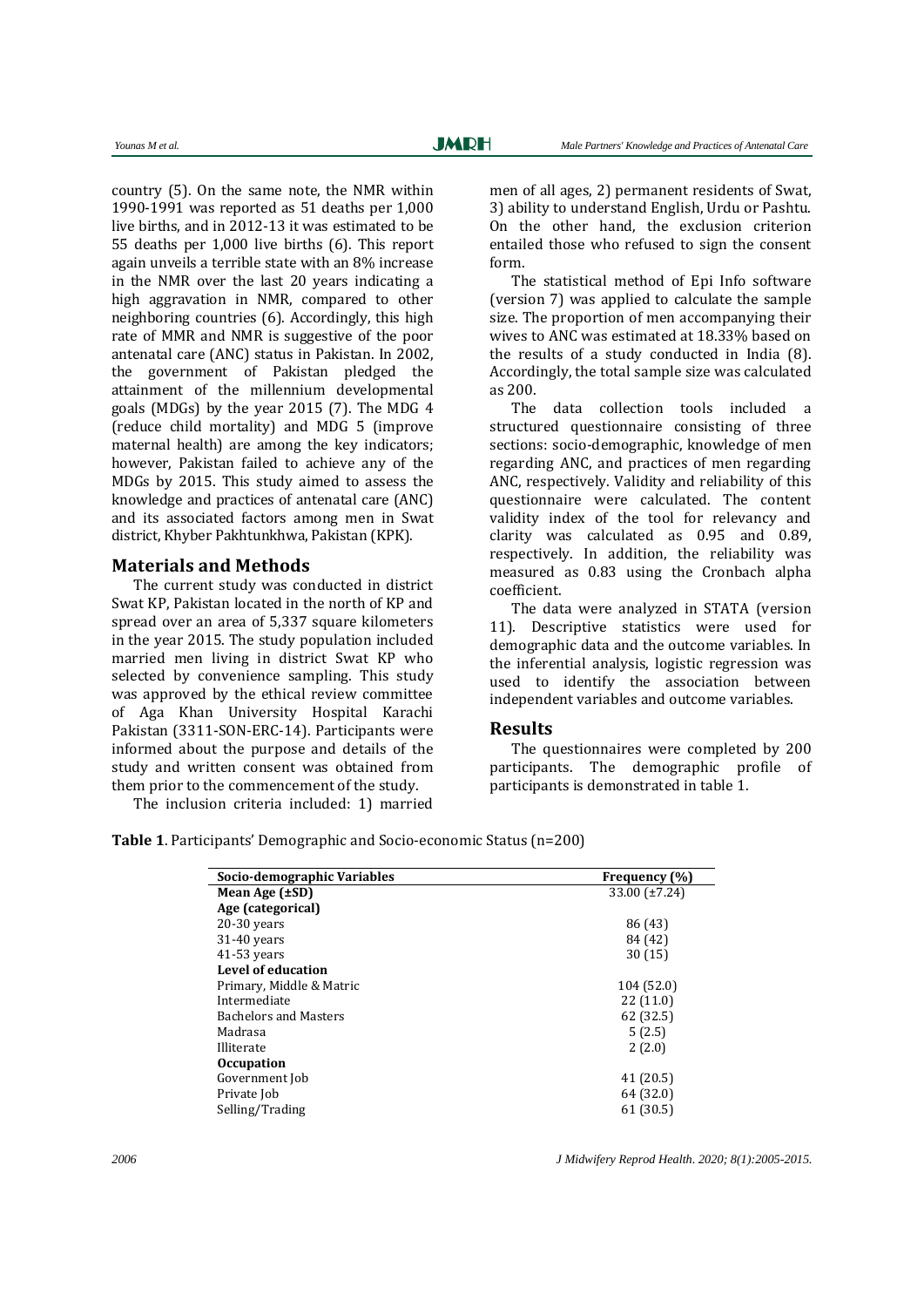| Socio-demographic Variables                       | Frequency (%) |  |  |
|---------------------------------------------------|---------------|--|--|
| Seasonal job                                      | 34 (17.0)     |  |  |
| <b>Type of family</b>                             |               |  |  |
| Nuclear                                           | 120 (60.0)    |  |  |
| Extended                                          | 80 (40.0)     |  |  |
| Number of family members living together          |               |  |  |
| $2 - 6$                                           | 51(25.5)      |  |  |
| $7 - 10$                                          | 62 (31)       |  |  |
| 11-15                                             | 46 (23)       |  |  |
| 16-50                                             | 41 (20.5)     |  |  |
| Number of earning members in the family           |               |  |  |
| $1 - 2$                                           | 125 (62.5)    |  |  |
| >2                                                | 75 (37.5)     |  |  |
| Monthly household income from all sources         |               |  |  |
| 25 thousand and less                              | 70 (35)       |  |  |
| 26-45 thousand                                    | 60(30)        |  |  |
| 46 thousand and above                             | 70 (35)       |  |  |
| <b>House ownership</b>                            |               |  |  |
| Own house                                         | 175 (87.5)    |  |  |
| Rented house                                      | 25 (12.5)     |  |  |
| Any other property ownership/land/flat/house/shop |               |  |  |
| Yes                                               | 118 (59.0)    |  |  |
| N <sub>o</sub>                                    | 82 (41.0)     |  |  |
| Duration of marriage in years: Mean (±SD)         | 9.78 (7.66)   |  |  |
| <b>Duration of marriage (categorical)</b>         |               |  |  |
| 1-6 years                                         | 82 (41)       |  |  |
| 7-11 years                                        | 53 (26.5)     |  |  |
| 12-35 years                                       | 65 (32.5)     |  |  |
| <b>Number of marriages</b>                        |               |  |  |
| First marriage                                    | 194 (97.0)    |  |  |
| Second marriage                                   | 5(2.5)        |  |  |
| Third marriage                                    | 1(0.5)        |  |  |
| Children                                          |               |  |  |
| Yes                                               | 194 (97)      |  |  |
| No                                                | 6(3)          |  |  |
| Number of children (n=194)                        |               |  |  |
| $1 - 4$                                           | 164 (84.5)    |  |  |
| >4                                                | 30 (15.5)     |  |  |
| Number of male children (n=170)                   |               |  |  |
| $\mathbf{0}$                                      | 30 (15)       |  |  |
| $1 - 2$                                           | 138 (81.2)    |  |  |
| $3 - 6$                                           | 32 (18.8)     |  |  |
| Number of female children (n=130)                 |               |  |  |
| $\boldsymbol{0}$                                  | 70 (35)       |  |  |
| $1 - 2$                                           | 106 (81.5)    |  |  |
| $3 - 6$                                           | 24 (18.5)     |  |  |

#### **Men's knowledge and practices of antenatal care**

Men's knowledge and practices regarding ANC are provided in Tables 2 and 3, respectively. The knowledge of men was scored on a 29-item scale with a mean score of 18. 52% of participants scored 18≥ and were reported as knowledgeable. However, the remaining 48%

scored 2-17 and were declared as having limited knowledge of ANC. On the same note, Men's practices were scored on a 6-item scale with a mean score of 5. In this regard, 84% of participants scored 5-6 and their practices were considered good. However, the remaining 16% scored 1-4 and were reported to have poor practices (Tables 2 and 3).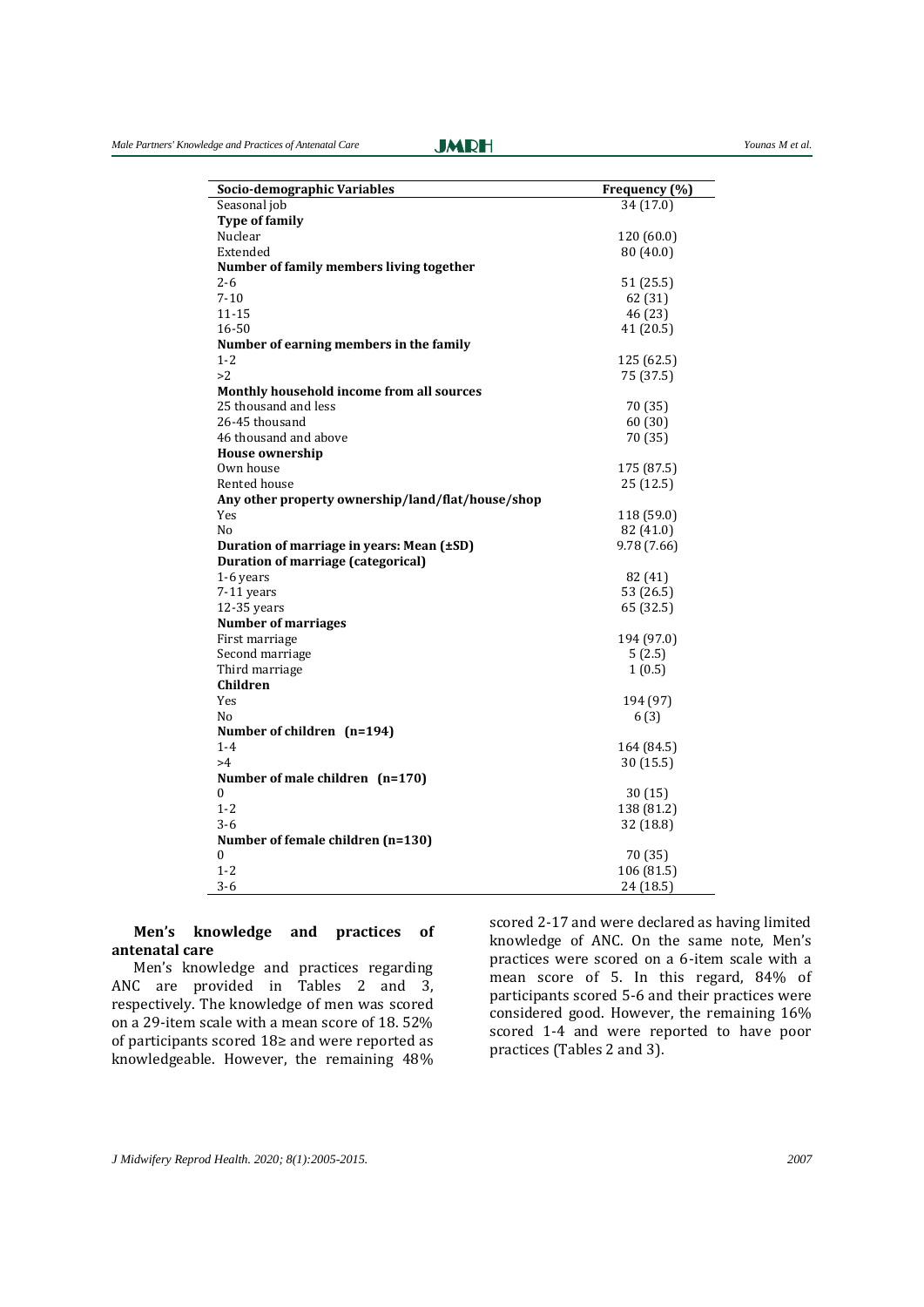| Younas M et al |  |  |  |
|----------------|--|--|--|
|----------------|--|--|--|

**Table 2**. Men's knowledge of antenatal care (n=200)

| <b>Variables</b>                                                  | Frequency (%)           |
|-------------------------------------------------------------------|-------------------------|
| Have you ever heard about antenatal care?                         |                         |
| Yes                                                               | 158 (79)                |
| No                                                                | 142 (21)                |
| Do you think antenatal care is beneficial for a pregnant woman?   |                         |
| Yes                                                               | 172 (86)                |
| No                                                                | 28 (14)                 |
| When should a pregnant woman go for ANC?                          |                         |
| Only when she is sick                                             | 86 (43)                 |
| In each trimester                                                 | 113 (56.5)              |
| Do not know                                                       | 1(0.5)                  |
| How many times should a pregnant woman go for ANC?                |                         |
| Once                                                              | 56 (28)                 |
| Twice                                                             | 45 (22.5)               |
| Three times                                                       | 98 (49)                 |
| Four times                                                        | 1(1)                    |
| Should the first antenatal visit be in the first three months?    |                         |
| Yes                                                               | 170 (85)                |
| No                                                                | 30(15)                  |
| Is early morning nausea during pregnancy normal?                  |                         |
| Yes                                                               | 131 (65.5)              |
| No                                                                | 69 (34.5)               |
| Dangerous signs during pregnancy                                  |                         |
| Per vaginal bleeding                                              |                         |
| Yes                                                               | 117 (58.5)              |
| No                                                                | 83 (41.5)               |
| <b>Blurred vision</b>                                             |                         |
| Yes                                                               | 72 (36)                 |
| No                                                                | 128 (64)                |
| <b>Fits</b>                                                       |                         |
| Yes                                                               | 91 (45.5)               |
| No                                                                | 109 (54.5)              |
| <b>Excessive nausea and vomiting</b>                              |                         |
| Yes                                                               | 85 (42.5)               |
| No                                                                | 115 (57.5)              |
| <b>High fever</b>                                                 |                         |
| Yes                                                               | 80 (40)                 |
| No                                                                | 120 (60)                |
| Immediate action in the presence of danger signs during pregnancy |                         |
| Keep monitoring at home                                           | 19 (9.5)                |
| Rush to a hospital                                                | 181 (90.5)              |
| Is it safe to have sexual intercourse during pregnancy?           |                         |
| Yes                                                               | 118 (59)                |
| No                                                                | 82 (41)                 |
| Need for vaccination during pregnancy?                            |                         |
| Yes                                                               | 159 (79.5)              |
| No                                                                | 41(20.5)                |
| Is TT vaccine necessary for a pregnant woman?                     |                         |
| Yes                                                               |                         |
| No                                                                | 135 (67.5)<br>65 (32.5) |
| <b>Benefits of TT vaccine</b>                                     |                         |
| Prevents from tetanus                                             |                         |
| No benefit                                                        | 133 (66.5)              |
|                                                                   | 67 (33.5)               |
| Need for blood screening tests during pregnancy?                  |                         |
| Yes                                                               | 181 (90.0)              |
| No                                                                | 19(9.5)                 |
| Necessary tests during pregnancy.                                 |                         |
| <b>Blood grouping</b>                                             |                         |
| Yes                                                               | 115 (57.5)              |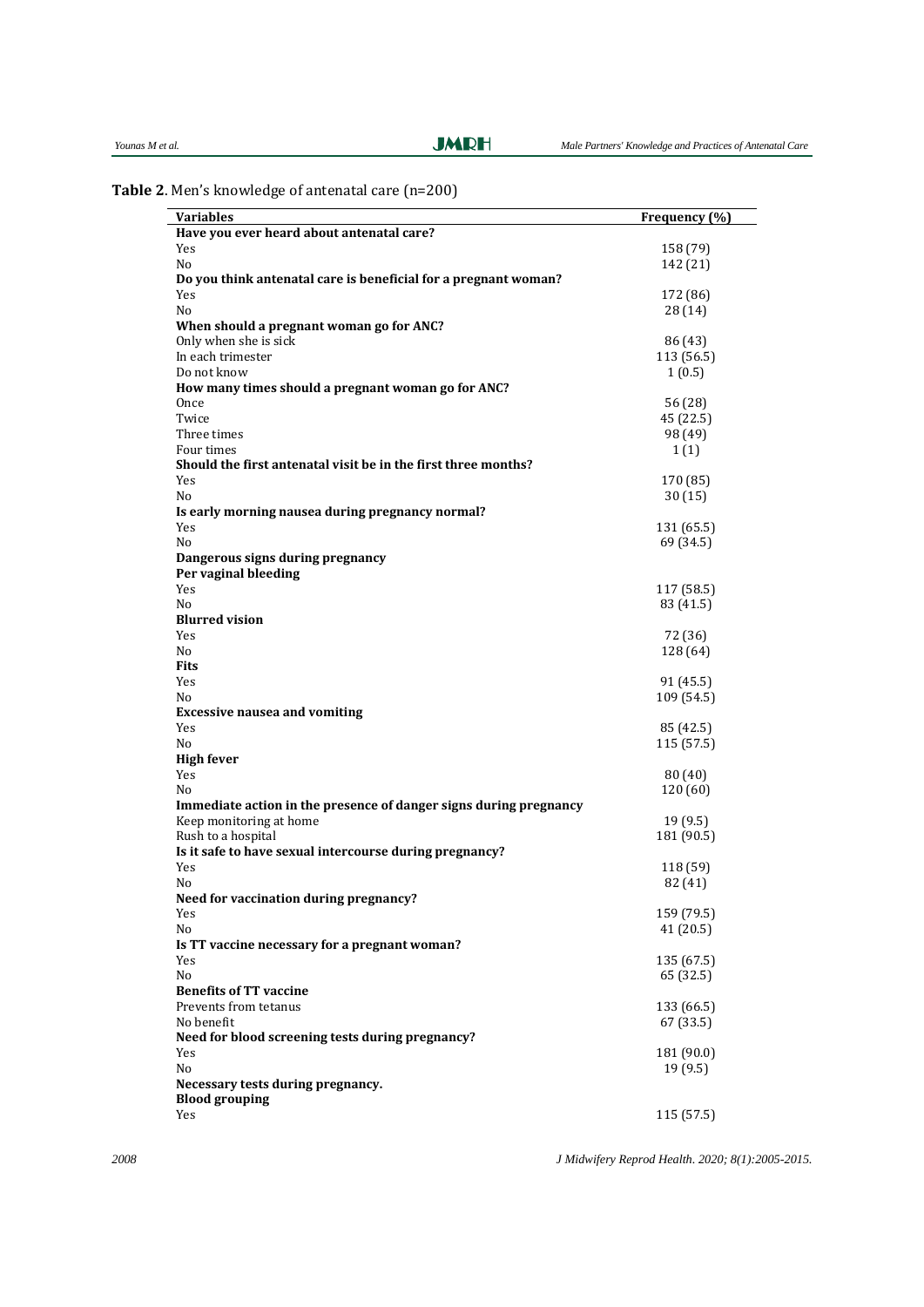| <b>Variables</b>                                | Frequency (%) |
|-------------------------------------------------|---------------|
| N <sub>o</sub>                                  | 85 (42.5)     |
| Hemoglobin                                      |               |
| Yes                                             | 131 (65.5)    |
| N <sub>o</sub>                                  | 69 (34.5)     |
| Sugar test                                      |               |
| Yes                                             | 75 (37.5)     |
| N <sub>o</sub>                                  | 125 (62.5)    |
| Hepatitis B & C                                 |               |
| Yes                                             | 85 (42.5)     |
| N <sub>o</sub>                                  | 115 (57.5)    |
| <b>HIV</b>                                      |               |
| Yes                                             | 79 (39.5)     |
| N <sub>o</sub>                                  | 121 (60.5)    |
| <b>Urine test</b>                               |               |
| Yes                                             | 104 (52)      |
| N <sub>o</sub>                                  | 96(48)        |
| Should a pregnant woman take extra food?        |               |
| Yes                                             | 157 (78.5)    |
| N <sub>o</sub>                                  | 43 (21.5)     |
| Diet of a pregnant woman                        |               |
| <b>Meat and pulses</b>                          |               |
| Yes                                             | 101 (50.5)    |
| N <sub>o</sub>                                  | 99 (49.5)     |
| Milk                                            |               |
| Yes                                             | 144 (72)      |
| N <sub>o</sub>                                  | 56 (28)       |
| Fruit                                           |               |
| Yes                                             | 145 (72.5)    |
| N <sub>o</sub>                                  | 55 (27.5)     |
| <b>Vegetables</b>                               |               |
| Yes                                             | 85 (42.5)     |
| N <sub>o</sub>                                  | 115 (57.5)    |
| Does a pregnant woman need rest during daytime? |               |
| Yes                                             | 173 (86.5)    |
| No                                              | 27 (13.5)     |

**Table 3**. Men's Practices of ANC (n=200)

| <b>Variables</b>                                                   | Frequency (%) |
|--------------------------------------------------------------------|---------------|
| Do you take appointment for your wife for ANC checkup?             |               |
| Yes                                                                | 173 (86.5)    |
| No                                                                 | 27(13.5)      |
| Do you allow your wife to go for antenatal care visits?            |               |
| Yes                                                                | 191 (95.5)    |
| No                                                                 | 9(4.5)        |
| Do you accompany your wife during antenatal care visits?           |               |
| Yes                                                                | 171 (85.5)    |
| No                                                                 | 29(14.5)      |
| Do you purchase medicine prescribed during ANC in a timely manner? |               |
| Yes                                                                | 190 (95)      |
| No                                                                 | 10(5)         |
| What is your preference for place of birth?                        |               |
| Yes                                                                | 179 (89.5)    |
| No                                                                 | 21(10.5)      |
| Do you accompany your wife at the time of delivery?                |               |
| Yes                                                                | 176 (88)      |
| No                                                                 | 24 (12)       |

*J Midwifery Reprod Health. 2020; 8(1):2005-2015. 2009*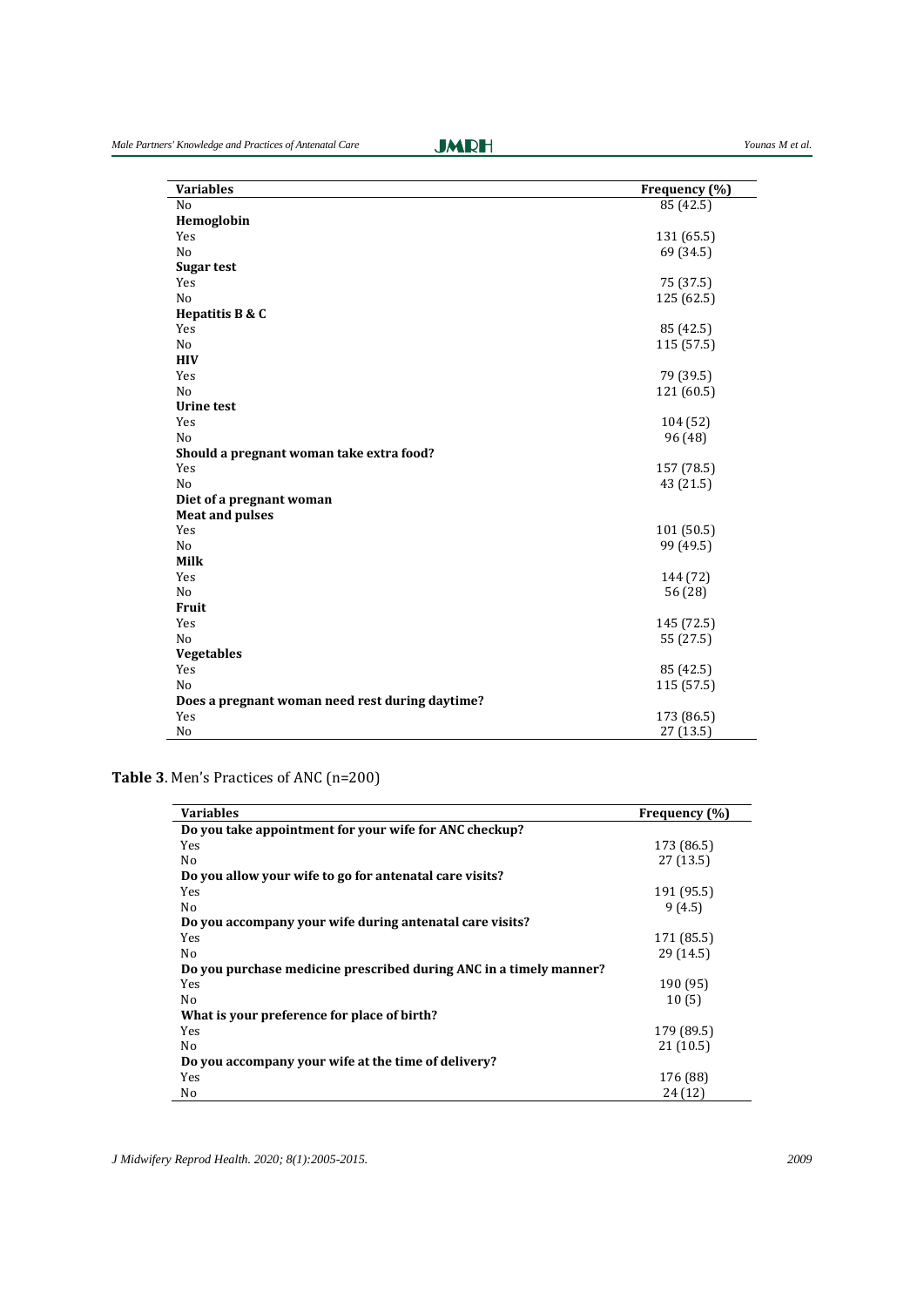## **Univariate analysis**

**Table 4.** Univariate analysis to identify the association between independent variables (Participants' Demographic and Socio-economic Status) and men's knowledge of antenatal care (n=200)

| <b>Variables</b>                          | <b>Odds Ratio</b> | <b>Confidence Interval</b> | p-Value |
|-------------------------------------------|-------------------|----------------------------|---------|
| Mean Age (±SD)                            | 33.00 (±7.24)     |                            |         |
| Age                                       |                   |                            |         |
| $20-30$ years                             | (Ref)             |                            |         |
| 31-40 years                               | 0.56              | $(0.30 - 1.04)$            | 0.06    |
| 41-53 years                               | 0.50              | $(0.21 - 1.16)$            | 0.10    |
| Level of education                        |                   |                            |         |
| Matric and below                          | 0.53              | $(0.28 - 1.01)$            | 0.05    |
| Intermediate                              | 0.20              | $(0.07 - 0.59)$            | < 0.01  |
| <b>Bachelor and Masters</b>               | (Ref)             |                            |         |
| <b>Occupation</b>                         |                   |                            |         |
| Government job                            | 8.08              | $(2.72 - 23.98)$           | < 0.01  |
| Private job                               | 4.11              | $(1.50 - 11.29)$           | < 0.01  |
| Selling/Trading                           | 10.3              | $(3.66 - 29.03)$           | < 0.01  |
| Seasonal work                             | (Ref)             |                            |         |
| Number of family members living together  |                   |                            |         |
| $2 - 6$                                   | 0.87              | $(0.36 - 2.06)$            | 0.75    |
| $7 - 10$                                  | 0.30              | $(0.13 - 0.69)$            | < 0.01  |
| $11 - 15$                                 | 0.47              | $(0.19 - 1.13)$            | 0.09    |
| 16-50                                     | (Ref)             |                            |         |
| Number of earning members in the family   |                   |                            |         |
| $1 - 2$                                   | 1.0               | $(0.56 - 1.77)$            | 1.00    |
| >2                                        | (Ref)             |                            |         |
| Monthly household income from all sources |                   |                            |         |
| 25 thousand and less                      | (Ref)             |                            |         |
| 26-45 thousand                            | 1.91              | $(0.94 - 3.85)$            | 0.07    |
| 46 thousand and above                     | 1.18              | $(0.61 - 2.30)$            | 0.61    |
| <b>House ownership</b>                    |                   |                            |         |
| Own house                                 | (Ref)             |                            |         |
| Rented house                              | 0.57              | $(0.24 - 1.34)$            | 0.20    |
| Any other property ownership:             |                   |                            |         |
| land/flat/house/shop                      |                   |                            |         |
| Yes                                       | (Ref)             |                            |         |
| N <sub>o</sub>                            | 1.32              | $(0.75 - 2.32)$            | 0.33    |
| <b>Duration of marriage</b>               |                   |                            |         |
| 1-6 years                                 | (Ref)             |                            |         |
| 7-11 years                                | 0.37              | $(0.18 - 0.77)$            | < 0.01  |
| 12-35 years                               | 0.52              | $(0.27 - 1.02)$            | 0.05    |
| Number of children (n=194)                |                   |                            |         |
| $1 - 4$                                   | (ref)             |                            |         |
| >4                                        | 0.73              | $(0.33 - 1.60)$            | 0.44    |
| Number of male children (n=170)           |                   |                            |         |
| $1 - 2$                                   | 1.57              | $(0.72 - 3.42)$            | 0.44    |
| $3 - 6$                                   | (Ref)             |                            |         |
| Number of female children (n=130)         |                   |                            |         |
| $1 - 2$                                   | 1.34              | $(0.55 - 3.30)$            | 0.51    |
| $3 - 6$                                   | (Ref)             |                            |         |

Table 4 depicts the univariate analysis, the association between the dependent variable (Men's knowledge) and independent variables "participants' socio-demographic characteristics". Those variables with a P-value less than 0.25 at 5% level of significance were added to the final multivariate model (Table 4).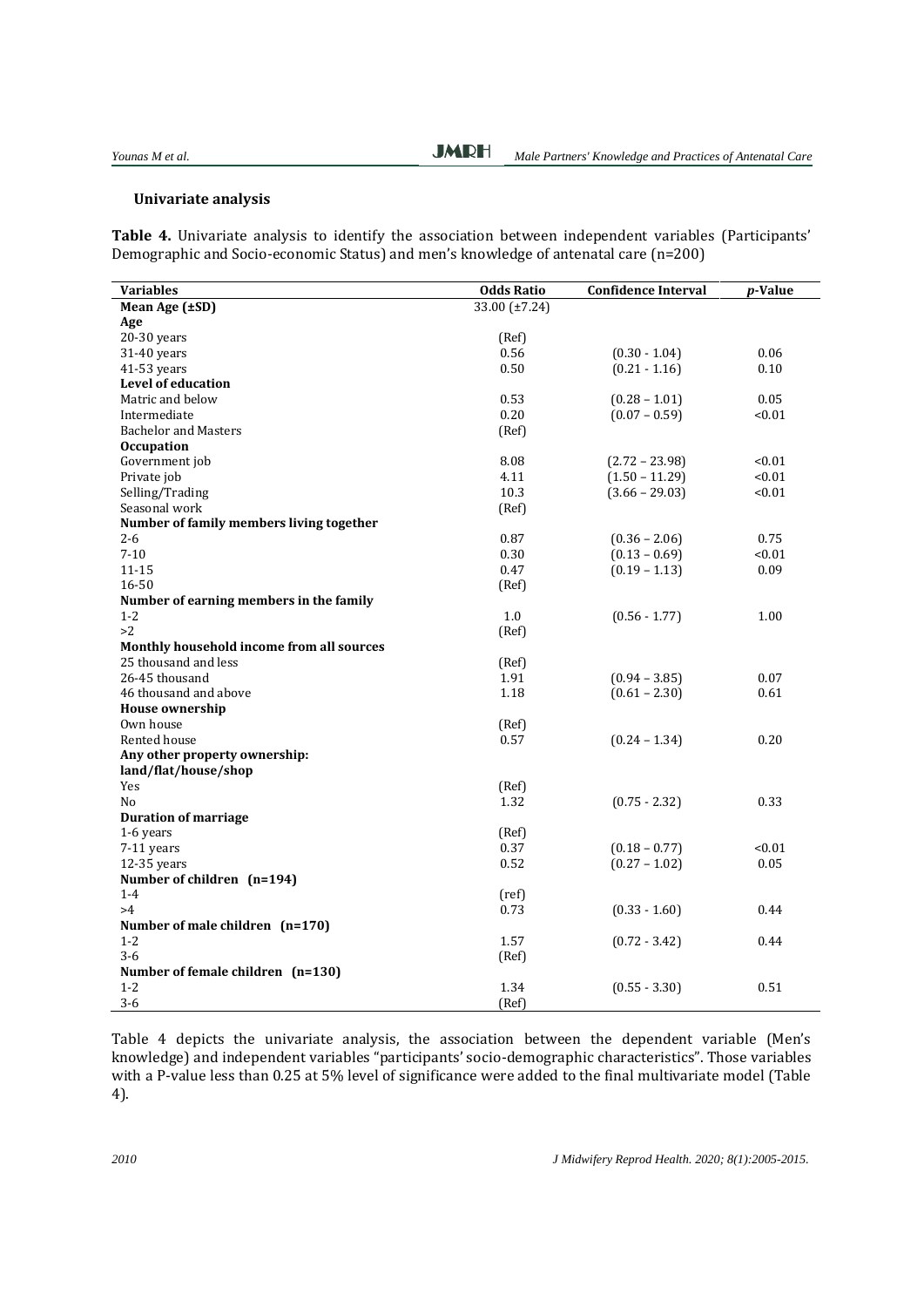**Table 5**. Univariate analysis of independent variables (participants' demographic and socio-economic status) and men's practices of antenatal care (n=200)

| <b>Variables</b>                          | <b>Odds Ratio</b> | <b>Confidence Interval</b> | p-Value |
|-------------------------------------------|-------------------|----------------------------|---------|
| Age (categorical)                         |                   |                            |         |
| $20-30$ years                             | (Ref)             |                            |         |
| 31-40 years                               | 0.46              | $(0.19 - 1.10)$            | 0.08    |
| 41-53 years                               | 0.46              | $(0.15 - 1.44)$            | 0.18    |
| Level of education                        |                   |                            |         |
| Matric and below                          | 0.40              | $(0.15 - 1.05)$            | 0.06    |
| Intermediate                              | 1.01              | $(0.18 - 5.44)$            | 0.98    |
| <b>Bachelors and Masters</b>              | (Ref)             |                            |         |
| <b>Type of family</b>                     |                   |                            |         |
| Nuclear                                   | (Ref)             |                            |         |
| Extended                                  | 1.33              | $(0.60 - 2.93)$            | 0.47    |
| Number of family members living together  |                   |                            |         |
| $2 - 6$                                   | 0.42              | $(0.10 - 1.71)$            | 0.22    |
| $7 - 10$                                  | 0.27              | $(0.07 - 1.01)$            | 0.05    |
| $11 - 15$                                 | 0.43              | $(0.10 - 1.82)$            | 0.25    |
| 16-50                                     | (Ref)             |                            |         |
| Number of earning members in the family   |                   |                            |         |
| $1 - 2$                                   | (Ref)             |                            |         |
| >2                                        | 1.65              | $(0.72 - 3.79)$            | 0.23    |
| Monthly household income from all sources |                   |                            |         |
| 25 thousand and less                      | (Ref)             |                            |         |
| 26-45 thousand                            | 2.08              | $(0.82 - 5.24)$            | 0.11    |
| 46 thousand and above                     | 2.88              | $(1.11 - 7.48)$            | 0.02    |
| <b>House ownership</b>                    |                   |                            |         |
| Own house                                 | 2.96              | $(1.15 - 7.61)$            | 0.02    |
| Rented house                              | (Ref)             |                            |         |
| Any other property                        |                   |                            |         |
| ownership/land/flat/house/shop            |                   |                            |         |
| Yes                                       | (Ref)             |                            |         |
| N <sub>0</sub>                            | 0.55              | $(0.26 - 1.19)$            | 0.13    |
| <b>Duration of marriage</b>               |                   |                            |         |
| 1-6 years                                 | (Ref)             |                            |         |
| 7-11 years                                | 0.69              | $(0.24 - 1.92)$            | 0.48    |
| 12-35 years                               | 0.41              | $(0.16 - 1.01)$            | 0.05    |
| Number of children (n=194)                |                   |                            |         |
| $1 - 4$                                   | (Ref)             |                            |         |
| >4                                        | 0.47              | $(0.18 - 1.18)$            | 0.10    |
| Number of male children (n=170)           |                   |                            |         |
| $1 - 2$                                   | 1.04              | $(0.38 - 2.80)$            | 0.93    |
| $3 - 6$                                   | (Ref)             |                            |         |
| Number of female children (n=130)         |                   |                            |         |
| $1-2$                                     | 2.81              | $(1.03 - 7.65)$            | 0.04    |
| $3 - 6$                                   | (Ref)             |                            |         |

# **Multivariate Analysis of Men's Knowledge of antenatal care**

This section entails the multivariate analysis of men's knowledge regarding ANC. Variables

with a P*-*value less than 0.25 were included in the final regression model. Men's level of education remained significant in the final model (Table 6).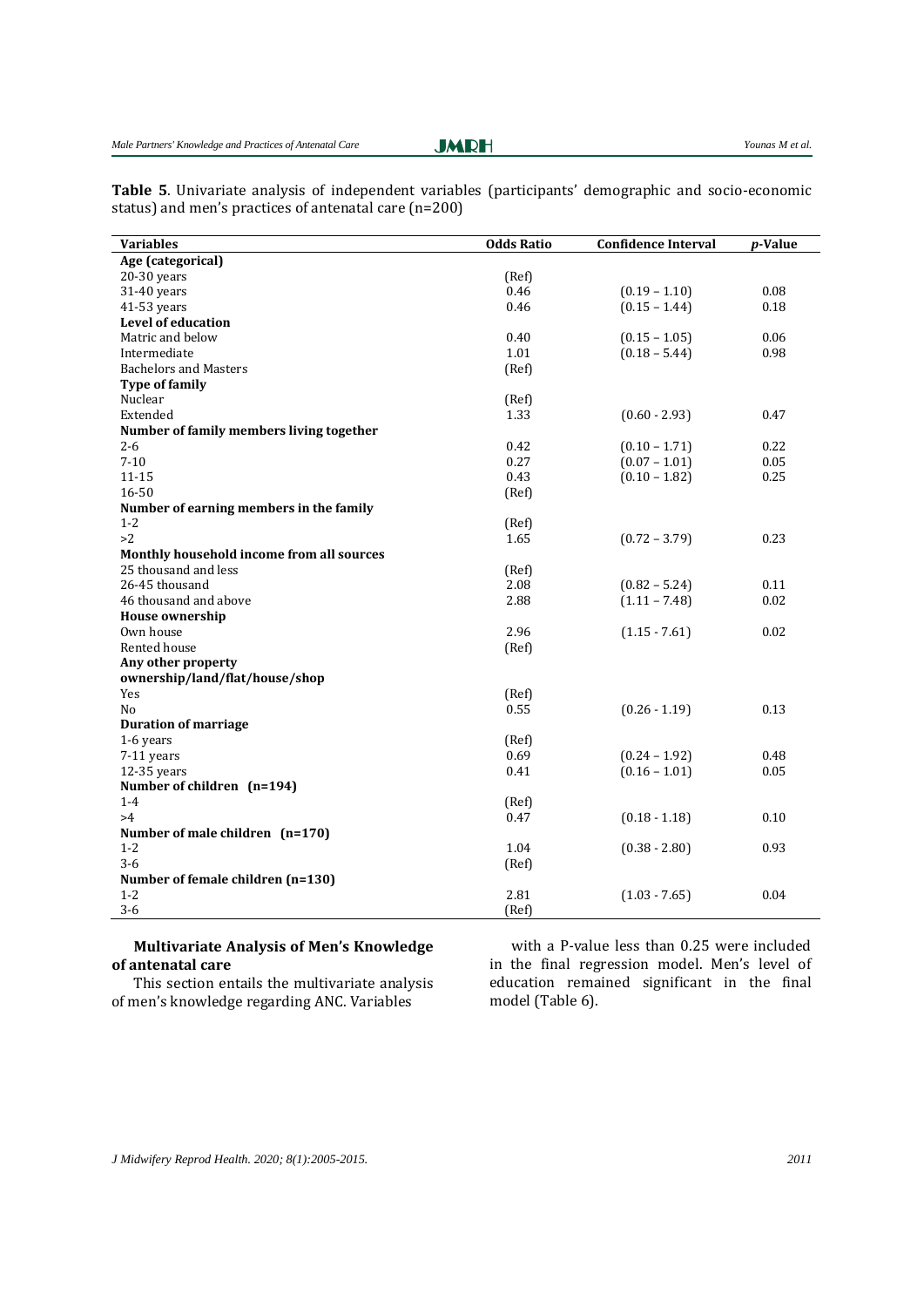| <b>Variables</b>                         | <b>Odds Ratio</b> | 95% CI (Lower-Upper) | <i>p</i> -Value |
|------------------------------------------|-------------------|----------------------|-----------------|
| Men's level of education                 |                   |                      |                 |
| Matric and below                         | 0.63              | $(0.30 - 1.30)$      | 0.21            |
| Intermediate                             | 0.19              | $(0.05 - 0.62)$      | < 0.01          |
| <b>Bachelor and Masters</b>              | (Ref)             |                      |                 |
| <b>Occupation</b>                        |                   |                      |                 |
| Government job                           | 9.17              | $(2.79 - 30.1)$      | < 0.01          |
| Private job                              | 5.33              | $(1.80 - 15.81)$     | < 0.01          |
| Selling/Trading                          | 11.8              | $(3.89 - 36.23)$     | < 0.01          |
| Seasonal work                            | (Ref)             |                      |                 |
| Number of family members living together |                   |                      |                 |
| $2 - 6$                                  | 0.95              | $(0.34 - 2.63)$      | 0.93            |
| $7 - 10$                                 | 0.26              | $(0.10 - 0.68)$      | < 0.01          |
| $11 - 15$                                | 0.53              | $(0.19 - 1.45)$      | 0.21            |
| $16 - 50$                                | (Ref)             |                      |                 |
| History of premature delivery            |                   |                      |                 |
| Yes                                      | (Ref)             |                      |                 |
| No                                       | 2.80              | $(1.25 - 6.27)$      | < 0.01          |

**Table 6.** Multivariate analysis of men's knowledge of antenatal care (n=200)

# **Discussion**

Based on the results of the present study, a considerable proportion of men (84%) were involved in practices related to ANC, while just a small number of them (52%) were knowledgeable about ANC.

**Men's Knowledge of antenatal care**

The finding that 52% of the men were knowledgeable about ANC is in line with the result of a study conducted in Bangladesh where 51% of the participants demonstrated a good knowledge of ANC (9). However, this value was reported as 26.1% in a study carried out in Japan (10). Although Japan is a developed country and serves as a standard in many health indicators, the findings of the current study indicated a deeper knowledge base in Pakistani men regarding ANC, as compared to the results of the studies performed in Japan.

In the present study, 65.5% of the participants reported that Tetanus Toxoid (TT) vaccine is necessary for pregnant women. In the same vein, in a study conducted in Bangladesh more than half of the study participants knew about TT vaccination during pregnancy (11). This similarity may be due to the fact that both countries are located in the same region.

Furthermore, the findings of the current study revealed that more than half of the participants had good knowledge about dietary patterns and daytime naps during pregnancy which is consistent with the findings of a study performed on the same subject in Bangladesh (11). A pregnant woman needs a balanced diet and proper rest during the daytime to meet such requirements as extra calories in pregnancy.

This study further revealed that less than half of the participants knew about danger signs during pregnancy, which is consistent with the study findings of Bhatta (2013), who identified that 26.9% of the participants were aware of the danger signs during pregnancy in Nepal. Theearly detection of danger signs will lead to early treatment and prevent further complications.

This study further revealed that less than half of the participants knew about danger signs during pregnancy, which is consistent with the study findings of Bhatta (2013), who identified that 26.9% of the participants were aware of the danger signs during pregnancy in Nepal. Theearly detection of danger signs will lead to early treatment and prevent further complications.

Moreover, the present study revealed that less than half of the participants had knowledge of danger signs during pregnancy which is consistent with the result of research conducted in Nepal where 26.9% of the participants were aware of the danger signs that occur during pregnancy (12). In this regard, the early detection of danger signs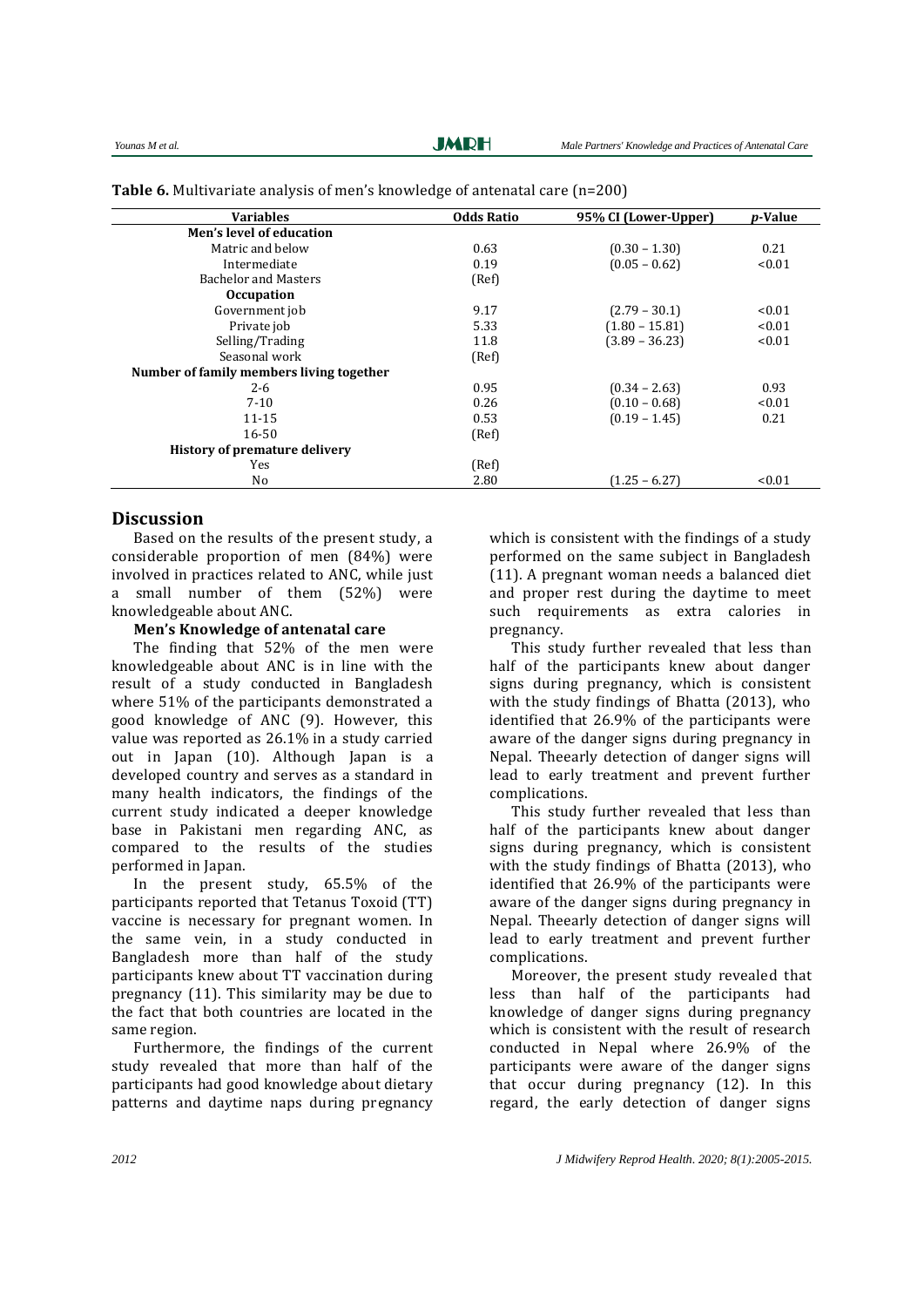#### **Men's practice regarding antenatal care**

The findings showed that 84% of participants demonstrated good practices of ANC. To the best of knowledge, men's overall practice of ANC have not been reported by any of the studies reviewed; however, different variables indicating men's practices have been reported by several studies. For instance, some studies in Pakistan have identified that the majority of men allow their wives to have ANC visits (13-14).This result is line with those of the national studies mentioned above.

Despite the conservative mentality prevailing in Khyber Pakhtunkhwa, the findings of the current study suggested that more than three quarters of men allowed their wives to refer to ANC facilities and accompanied them. This is indicative of a drastic change emerging in the cultural trends and norms of the patriarchal society of Pakistan where most women are dependent on their husbands for financial support. Moreover, the results of the present research indicated that the vast majority of participants accompanied their wives at the time of delivery. These results are consistent with the studies conducted in India, Salvador, and Nepal (8, 15, 16, 17).

However, research carried out in Pakistan has identified that those men who were involved in physical or psychological intimate partner violence were found to be noncooperative in maternal health and prenatal care (18). Additionally, other studies performed in India, Nepal, and Bangladesh found that less than half of the participants accompanied their wives to ANC facilities (8, 9, 12, 17). The inconsistency in these results can be attributed to cultural differences.

In addition, the findings of the study revealed some factors affecting men's knowledge of ANC, including men's level of education, occupation, number of family members, and history of premature delivery. However, no study has investigated the effects of these factors on men's knowledge of ANC; therefore, the current study is seemingly the first study conducted to identify factors affecting men's knowledge of ANC.

It is worthy to mention that one of the remarkable findings of this study was that educated men demonstrated a considerable knowledge of ANC since the level of education increases men's knowledge of ANC. Moreover, the men with a seasonal occupation demonstrated a low knowledge of ANC, as compared to men who were government employees, private employees, and traders. One of the rationales could be that men with a seasonal job may be less educated, as compared to men with other occupations. Men with a formal level of education have better employment status empowering them to afford the expenses of maternal care and also make them more involved in ANC (19).

Another influential factor was the number of family members. Men with seven to ten family members were found to have limited knowledge of ANC, as compared to men with 16-50 members in their families. This can be due to the fact that increase in family size improves men's knowledge of ANC. The researcher is of the opinion that in larger families, different members of the family may be involved in different professions/occupations that bring diverse knowledge and somehow contribute to ANC related exposure.

History of premature delivery was also found to be associated with men's knowledge regarding ANC. Those men whose wives did not have a history of premature delivery were moreknowledgeable as compared to men whose wives had a history of premature delivery. This implies that when men have a good level of knowledge regarding ANC, their wives have good pregnancy outcomes.

History of premature delivery was also found to be associated with men's knowledge of ANC. Those men whose wives did not have a history of premature delivery were more knowledgeable, as compared to men whose wives did. Moreover, the pregnant women whose husbands were knowledgeable about ANC had good pregnancy outcomes.

The current study has some limitations.

Since the study was conducted in a conservative area the practices section of the questionnaire included very few questions. For this reason, the adjusted odds ratio was not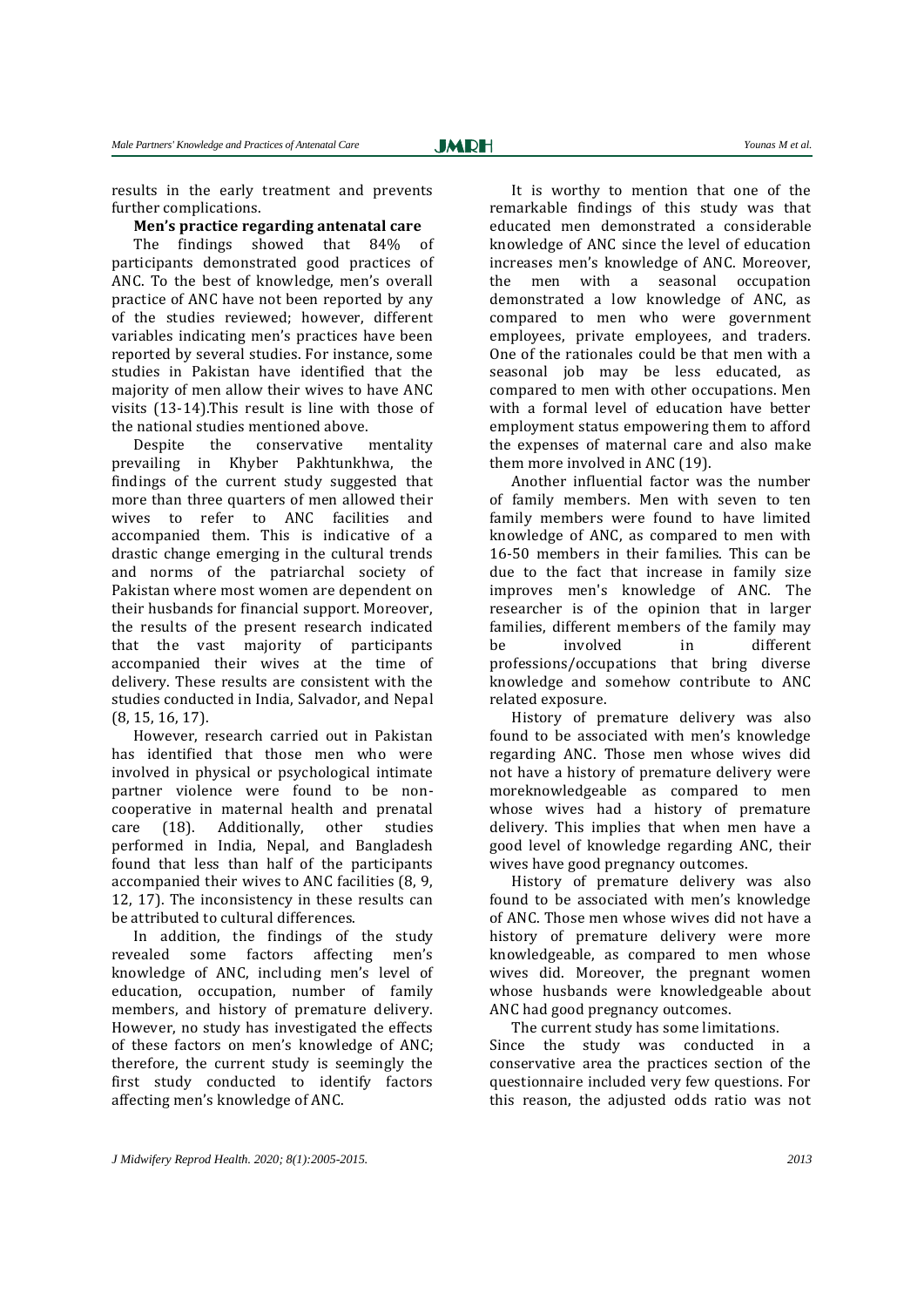calculated for men's practices of ANC.

Due to constraints on time and resources, the study population included only 200 participants which could limit the generalizability of the study.

Moreover, the generalizability of the study was also limited due to the purposive sampling applied.

Another point worth mentioning is the effect of response bias meaning that the participants could have hidden the truth and the information they provided may not have been factual.

#### **Conclusion**

 Maternal mortality is highly prevalent in Pakistan. In this regard, men's involvement in ANC is one of the interventions that can reduce MMR in the country. The current study identified men's knowledge and practices of ANC and the factors associated with them. Men demonstrated a good practice of ANC, as compared to their knowledge in this field. The findings of the current study indicated that such socio-demographic variables as men's level of education, occupation, number of family members, and history of premature delivery were positively associated with men's knowledge of ANC.Acknowledgements.

# **Acknowledgement**

 I would like to acknowledge my thesis supervisor Dr. Yasmin Parpio, Co-supervisor Dr. Tazeen Saeed Ali and thesis committee member Ms. Safia Awan for their continuous support and guidance. I would also like to acknowledge the study participants for their time.

# **Conflicts of interest**

The authors declare no conflicts of interest.

## **References**

- 1.Jacob A. A comprehensive text book of midwifery. 2nd ed. New Delhi, India: Jaypee Brothers Medical Publishers; 2008.
- 2.Mehta S. The mother-baby package an approach to implementing safe motherhood. International Journal of Gynecology & Obstetrics. 1995; 50(2):S113-S120.
- 3.Brugha R, Pritze-Aliassime S. Promoting safe

motherhood through the private sector in low-and middle-income countries. Bulletin of The World Health Organization. 2003; 81(8):616-623.

- 4.Iqbal Z. Male dominance over female in Pakistan. Journal of Pioneering Medical Sciences Blogs. 2017; 17:25.
- 5.National Institute of Population Studies (NIPS) (Pakistan) and Macro International Inc. Pakistan demographic and health survey 2006-07. Islamabad, Pakistan: National Institute of Population Studies and Macro International Inc; 2008.
- 6.National Institute of Population Studies (NIPS) (Pakistan) and ICF International. Pakistan Demographic and Health Survey 2012-13. Islamabad, Pakistan, and Calverton, Maryland, USA: NIPS and ICF International; 2013.
- 7.UNDP Pakistan millennium development goals fund. United Nations Foundation. Available at: URL: [http://www.unfoundation.org/how](http://www.unfoundation.org/how-to-help/donate/undp-pakistan-mdgs.html)[to-help/donate/undp-pakistan-mdgs.html](http://www.unfoundation.org/how-to-help/donate/undp-pakistan-mdgs.html); 2012.
- 8.Awasthi S, Nandan D, Mehrotra AK, Shankar R. Male participation in maternal care in urban slums of district Agra. Indian Journal of Preventive & Social Medicine. 2008; 39(3- 4):181-183.
- 9.Rahman M, Islam MT, Mostofa MG, Reza MS. Men's role in women's antenatal health status: evidence from rural Rajshahi, Bangladesh. Asia Pacific Journal of Public Health. 2015; 27(2):NP1182-NP1192.
- 10.Ye Y, Yoshida Y, Harun-Or-Rashid MD, Sakamoto J. Factors affecting the utilization of antenatal care services among women in Kham district, Xiengkhouang province, Lao PDR. Nagoya Journal of Medical Science. 2010; 72(1-2):23-33.
- 11.Nasreen HE, Leppard M, Al Mamun M, Billah M, Mistry SK, Rahman M, Nicholls P. Men's knowledge and awareness of maternal, neonatal and child health care in rural Bangladesh: a comparative cross sectional study. Reproductive Health. 2012; 9(1):18.
- 12.Bhatta DN. Involvement of males in antenatal care, birth preparedness, exclusive breast feeding and immunizations for children in Kathmandu, Nepal. BMC Pregnancy and Childbirth. 2013; 13(1):14.

*2014 J Midwifery Reprod Health. 2020; 8(1):2005-2015.*